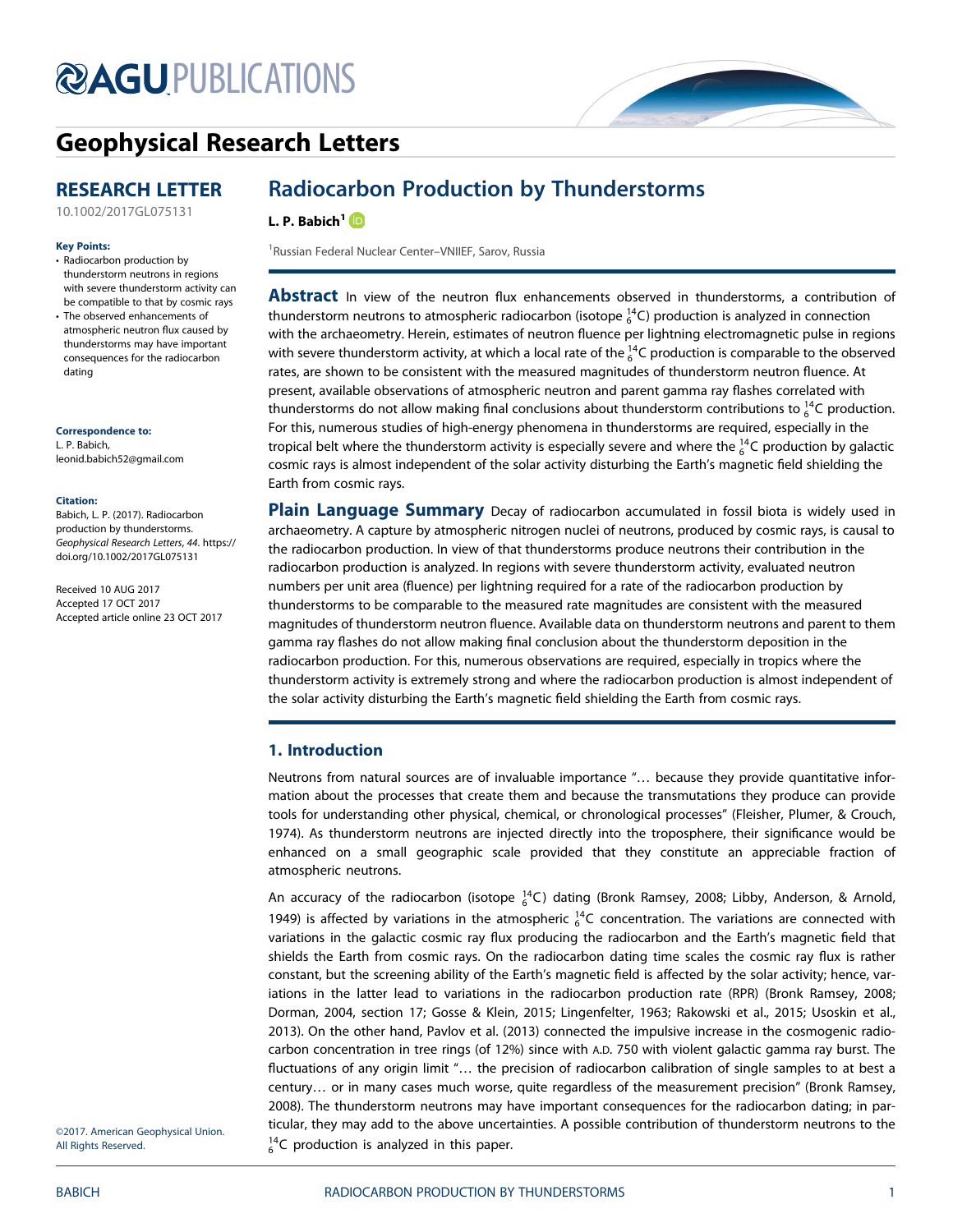#### 2. History of the Problem

The idea of C. Wilson (1924) about electron acceleration ("runaway" (Eddington, 1926)) in electric fields of thunderclouds is widely known. Less known is his idea of nuclear reaction occurrence in thunderstorms. The state of nuclear physics of those days, however, did allow him merely mentioning the nucleus disintegration or synthesis. Now it is known that neutrons are among possible daughter products of nuclear reactions, but in 1924 the neutron was not even discovered. Half a century later, Libby and Lukens (1973) revived the Wilson's hypothesis. Their interest to a possibility of the thunderstorm activity to generate neutrons was motivated by an attempt to account for the short-term variations of the  $_6^{14}$ C concentration in tree rings. Suess (1965) found that the  $^{14}_{6}$ C variations in tree rings correlate with sunspot numbers; therefore, he related the secular variations with fluctuations in the solar cosmic ray intensity. The latter is too low to affect directly the RPR; however, the Sun activity influences the atmosphere electric activity such that the frequency of thunderstorms depends on it. Libby and Lukens believed that plausible modulation of the  $^{14}_{6}$ C production by lightning discharges and accumulation of this isotope in biota would explain the correlation noted by Suess.

The first, with null result, attempt (Fleisher, 1975) to detect thunderstorm-related neutrons was followed by communications claiming neutron flux enhancements in thunderstorms (Bratolyubova-Tsulukidze et al., 2004; Chilingarian et al., 2010, 2012, 2013, 2016, 2017; Gurevich et al., 2012; Ishtiaq et al., 2016; Kuroda et al., 2016; Kuzhewskiĭ, 2004; Martin & Alves, 2010; Shah et al., 1985; Shyam & Kaushik, 1999; Starodubtsev et al., 2012). Possibly, after Libby and Lukens the neutron generation in thunderstorms was related to  $d(d, n)$  $_2^3$ He reactions in lightning channels (Fleisher, 1975; Kuzhewskiĭ, 2004; Shah et al., 1985; Shyam & Kaushik, 1999). However, the energy of deuterons in lighting channels is too low for these reactions to occur (Babich, 2006, 2007; Babich, 2014; Babich et al., 2014; Babich & Roussel-Dupré, 2007). As bright terrestrial γ ray flashes (TGFs) with duration  $\Delta t$ <sub>v</sub> on the order of 1 ms, detected in near space (Briggs et al., 2010; Connaughton et al., 2011; Fishman et al., 1994; Marisaldi, Fuschino et al., 2010; Marisaldi, Tavani et al., 2010; Smith et al., 2005; Tavani et al., 2011), aboard aircraft (Smith et al., 2011) and at the ground (Tran et al., 2015), and prolonged γ bursts ( $\Delta t$ <sub>v</sub> up to 10 min) detected on the ground (Chilingarian et al., 2010, 2012, 2013, 2016, 2017; Khaerdinov, Lidvansky, & Petkov, 2005; Kuroda et al., 2016; Torii et al., 2009; Tsuchiya et al., 2007, 2009, 2011, 2012) are correlated with thunderstorms and their spectra extend up to 100 MeV (Tavani et al., 2011), i.e., high above the thresholds  $\varepsilon_{th, N}$ = 10.55 MeV and  $\varepsilon_{th, O}$ = 15.7 MeV of photonuclear  $1^4N + \gamma \rightarrow 1^3N + n$ ,  $1^6O + \gamma \rightarrow 1^5O$  + n and electro-disintegration  $1^4N + e^- + \varepsilon_e \rightarrow 1^3N + n + e^-$ ,  $^{16}_{8}$ O  $+e^{-}+\epsilon_{e}$   $\rightarrow ^{15}_{8}$ O  $+$   $n+e^{-}$  reactions; these reactions are the most obvious processes accounting for the thunderstorm neutrons (Babich, 2006, 2007, 2014; Babich et al., 2014; Babich & Roussel-Dupré, 2007; Carlson, Lehtinen, & Inan, 2010; Chilingarian et al., 2010, 2012). As the thunderstorm γ rays are the bremsstrahlung of relativistic runaway electron avalanches, capable of developing in thundercloud electric fields (Gurevich, Milikh, & Roussel-Dupre, 1992), a significant fact is that the average electron energy in the avalanches, of 6–7 MeV (Dwyer, 2008; Dwyer, Smith, & Cummer, 2012; Kutsyk et al., 2012a, 2012b), in electric field with the intensity below the self-breakdown limit in the atmosphere is not much below than  $\varepsilon_{\text{th}}$ , N.

In view of the first observations (Kuzhewskiĭ, 2004; Shah et al., 1985; Shyam & Kaushik, 1999) of neutron flux enhancements correlated with lightning electromagnetic pulse (EMP), Babich and Roussel-Dupré (2007) analyzed the  $_6^{14}$ C production by thunderstorms. Allowing for only one competing reaction  $_7^{14}N(n,\gamma_1)_7^{15}N$ , they evaluated the volumetric (m $^{-3}$ s $^{-1}$ ) RPR by thermal neutrons:

$$
\dot{N}_{\text{thund,vol}}\left(^{14}_{6}\text{C}\right) = N_{n1} \times R_{\text{flash,glob}} \times \delta / V_{\text{trop}},\tag{1}
$$

where  $N_{n1}$  is the number of neutrons per lightning stroke,  $R_{\text{Hash, glob}}$  is the global rate of lightning flashes,  $\delta$  is a portion of lightning EMPs correlated with the neutron production,  $V_{\rm trop}~\approx~4\pi (R_{\rm Earth})^2\times l_{\rm trop}$  is the troposphere volume,  $R_{Earth} \approx 6370$  km is the Earth's radius, and  $l_{trop}$  is the troposphere height. Magnitudes of all quantities in equation (1), especially  $\delta$  and  $N_{n1}$ , strongly depend on measurements and calculations. With  $R_{\text{Hash, glob}} \approx 100/s$ ,  $l_{\text{trop}} \approx 10$  km,  $\delta = 0.01$  (according to Shah et al. (1985)), and a number of thunderstorm neutrons  $N_{n1}$  = 10 $^{15}$  per flash, as Babich and Roussel-Dupré predicted, they obtained magnitude  $\dot{N}_{\rm thund,vol}{(^{14}_6\rm C)}$   $\approx$  $2\times$ 10 $^{-4}$  m $^{-3}$ s $^{-1}$  that is 2 orders of the magnitude lower than the rate 1.85  $\times$  10 $^{-2}$  m $^{-3}$ s $^{-1}$  due to the cosmic irradiation of the atmosphere, which the authors estimated using the  $_6^{14}$ C half-time and rather uncertain magnitude of the  $^{14}_{6}$ C concentration in the atmosphere available in Prokhorov (1988). Besides, photonuclear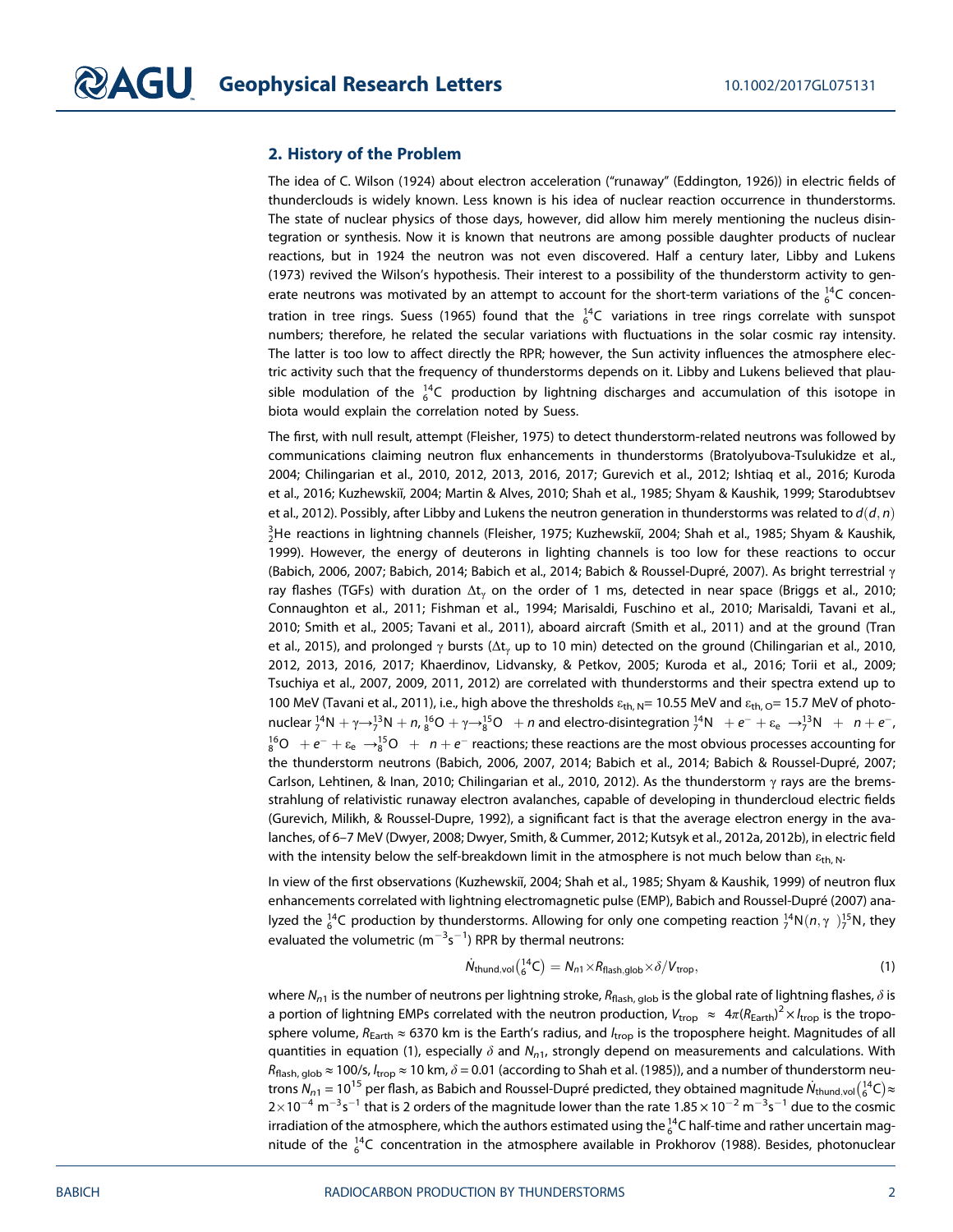neutrons, initially distributed in the MeV range (Babich, Bochkov, Kutsyk et al., 2010), experience a variety of interactions with the air nuclei during moderation. Babich and Roussel-Dupré (2007) concluded that thunderstorm neutrons nowadays deposit weakly into the  $^{14}_6$ C concentration on average across the globe, but locally, especially in tropics, the  $^{14}_{6}$ C production by thunderstorms, possibly, compete with that by cosmic irradiation.

In view of the shortcomings in Babich and Roussel-Dupré (2007) and given new experimental (Briggs et al., 2010; Chilingarian et al., 2010, 2012, 2013, 2016, 2017; Connaughton et al., 2011; Cummer et al., 2005, 2011; Gurevich et al., 2012; Ishtiaq et al., 2016; Kelley et al., 2015; Kuroda et al., 2016; Marisaldi, Fuschino et al., 2010; Marisaldi, Tavani et al., 2010; Martin & Alves, 2010; Starodubtsev et al., 2012; Tavani et al., 2011; Tsuchiya et al., 2007, 2009, 2011, 2012) and computational (Babich, 2014; Babich et al., 2007, 2008; Babich, Bochkov, Kutsyk et al., 2010; Babich, Bochkov, Donskoĭ et al., 2010; Babich, Bochkov, Kutsyk et al., 2013; Babich, Bochkov, Dwyer et al., 2013; Babich et al., 2014; Carlson et al., 2010; Celestin, Xu, & Pasko, 2012; Dwyer, 2008; Dwyer, Grefenstette, & Smith, 2008; Kelley et al., 2015; Tsuchiya et al., 2012; Xu, Celestin, & Pasko, 2012) data on thunderstorm  $\gamma$  rays and neutrons, reanalyzing of the problem of the  $^{14}_{6}$ C production by thunderstorms is expedient. The new analysis is based not on a limited number of detections of thunderstorm neutrons as in Babich and Roussel-Dupré (2007) but on a vast amount of new data obtained from detecting of thunderstorm ground enhancements, i.e., enhanced fluxes of high-energy electrons, hard γ rays, and neutrons on the Earth's surface, which have been copiously collected on Mount Aragats, Armenia (3250 m above sea level) (Chilingarian et al., 2010, 2012, 2013, 2016, 2017) and at other sites worldwide: Japan (sea level and 2770 m above sea level) (Tsuchiya et al., 2007, 2009, 2011); Tibet, China (4300 m above sea level) (Tsuchiya et al., 2012); Himalayas, India (2743 m above sea level) (Ishtiaq et al., 2016; Shah et al., 1985); and Tien Shan, Kazakhstan (3340 m above sea level) (Gurevich et al., 2012).

It is pertinent to note that, as ranges of photons with energies  $\varepsilon_y \ge \varepsilon_{th,N}$  greatly exceed transverse sizes of lightning channels, the neutron-producing reactions occur outside the channels (Babich, 2014; Babich, Bochkov, Kutsyk et al., 2013; Babich, Bochkov, Dwyer et al., 2013; Babich et al., 2014). The neutron pulses may only correlate with lightning EMPs; rather frequently, they occur in advance of them or even do not correlate with them. Thus, the prolonged  $\gamma$  flashes (up to 1 min), parent to neutrons, were observed in advance of the EMPs (Tsuchiya et al., 2007, 2009, 2011) and, hence, were not produced by lightning discharges. Even TGFs, usually less than 1 ms in duration, occur within  $-3/+1$  ms of the EMPs (Cummer et al., 2005, 2011). Therefore, the wording "correlation with lightning EMPs" is to be understood as a correlation with thunderstorms or even with thundercloud formations, because there is no other way to measure the global thunderstorm rate as via detecting of the lightning EMPs.

# 3. Numbers of Thunderstorm Neutrons Required for the Radiocarbon Production by Thunderstorms to be Comparable to the Observed Production

The neutron number  $N_{n1}$  produced in correlation with one lightning EMP may be calculated using the following balance equation:

$$
\frac{dN_{n1}}{dt} = I - \frac{N_{n1}}{\tau_a}, \quad I = \begin{cases} S_{\text{source}}, & 0 \le t \le \Delta t; \\ 0, & t > \Delta t. \end{cases} \tag{2}
$$

Here S<sub>source</sub> is the neutron source with a duration equal to the parent  $\gamma$  pulse duration  $\Delta t \approx \Delta t_{\gamma}$ τ<sub>abs</sub> = 1/2N<sub>air</sub>v<sub>n</sub>σ<sub>abs</sub>, N<sub>air</sub> is the air number density, v<sub>n</sub> is the neutron velocity, σ<sub>abs</sub> =  $\sum\limits_j$ σ<sub>i</sub> is the neutron absorp-

tion cross section, and  $\sigma_i$  is the neutron cross section for the *i*-type interaction with the air nuclei. A solution of this equation with the initial condition  $N_{n1}(0)$  is as follows:

$$
N_{n1}(t) = S_{\text{source}} \times \tau_a \times \begin{cases} 1 + \left(\frac{N_{n1}(0)}{S_{\text{source}} \times \tau_a} - 1\right) \times \exp(-t/\tau_a), & 0 \le t \le \Delta t; \\ \left(1 + \left(\frac{N_{n1}(0)}{S_{\text{source}} \times \tau_a} - 1\right) \times \exp(-\Delta t/\tau_a)\right) \times \exp\left(\frac{\Delta t - t}{\tau_a}\right), & t > \Delta t. \end{cases}
$$
(3)

The  $_6^{14}$ C production per lighting EMP can be evaluated using the balance equation:

$$
\frac{dN_{\rm str}\left(^{14}_{6}C\right)}{dt} = \frac{N_{n1}}{\tau_{14}},\tag{4}
$$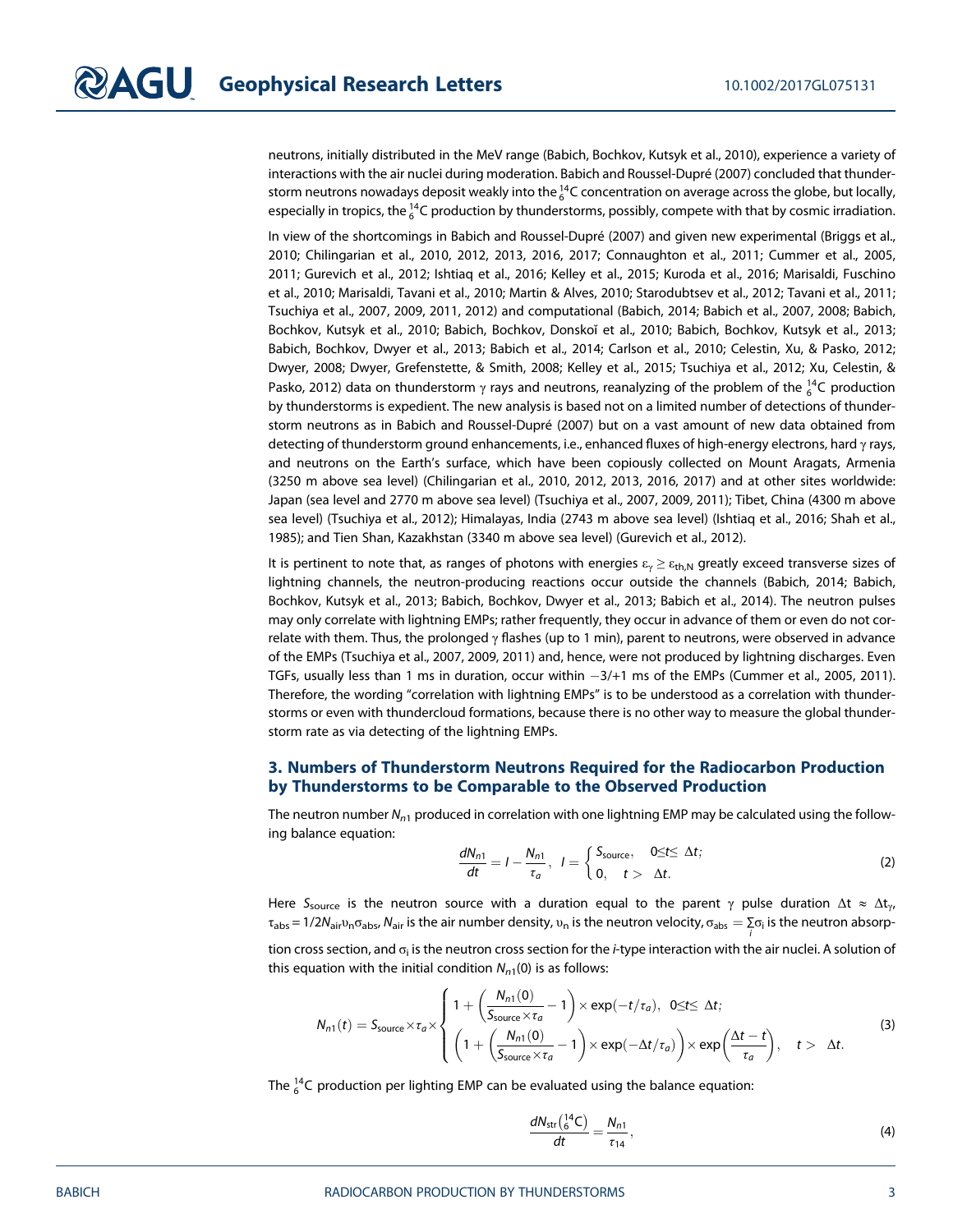where  $\tau_{14}$  = 1/2 $N_{air}$  $n_{n}\sigma_{14}$  and  $\sigma_{14}$  is the  $^{14}_{7}N(n,p)^{14}_{6}C$  cross section. A decay of the  $^{14}_{6}C$  nuclei is neglected because of too large half-time (5730 years) in comparison with  $\tau_{14}$ .

Integrating equation (4), combined with equation (3), in the range from  $t=0$  to  $\infty$  (actually, to  $\Delta t$  + (2  $-$  3)  $\cdot$   $\tau_{\rm abs}$ ) with obvious conditions  $N_{n1}(0)$  = 0 and  $N_{\rm str}({}_{6}^{14}C)$   $=$  0 at  $t$  = 0, gives

$$
N_{str}\left(^{14}_{6}C\right) = S_{source}\Delta t \times \frac{\tau_{abs}}{\tau_{14}} = N_{n1} \times \frac{\sigma_{14}}{\sigma_{abs}}.\tag{5}
$$

This formula can be obtained by simply inserting equation (2) in equation (4) and integrating the result in the same range with the same conditions.

The global RPR is evaluated as follows:

$$
\dot{N}_{\text{thund}}\left(^{14}_{6}\text{C}\right) = N_{\text{str}}\left(^{14}_{6}\text{C}\right) \times R_{\text{flash}} \times n_{\text{str}} \times \delta,\tag{6}
$$

where  $R_{\sf flash}$  is the global rate of lightning flashes per unit area (m $^{-2}$  s $^{-1}$ ) and  $n_{\sf str}$  is a number of strokes comprising one flash.

Babich and Roussel-Dupré (2007) evaluated the RPR using the neutron number  $N_{n1} = 10^{15}$  which they predicted. But there are only a few measurements of the thunderstorm neutron numbers such that the  $N_{n1}$  magnitude is very uncertain; therefore, it is reasonable to calculate  $N_{n1}$  required to fit the global RPR (m $^{-2}$  s $^{-1}$ ), which should include the rate due to the cosmic irradiation of the atmosphere  $\dot N_{\rm cosm} \binom{14}{6}$  and thunderstorm rate  $N_{\rm thund}({}^{14}_6C).$  A number of thunderstorm neutrons  $N_{n1}$ , required for the rate  $N_{\rm thund}({}^{14}_6C)$  to constitute a portion  $k$  of the  $\dot N_{\rm cosm}({}_{6}^{14}C)$ , are then obtained combining equations (5) and (6):

$$
N_{n1} = \frac{\sigma_{\text{abs}}}{\sigma_{14}} \times \frac{k \cdot \dot{N}_{\text{cosm}} \left(\frac{14}{6} \text{C}\right)}{n_{\text{str}} \cdot R_{\text{flash}} \cdot \delta} \,. \tag{7}
$$

This relation includes the RPR per unit area $\dot N_{\rm cosm}({}_6^{14}C)$  that directly fits a dimension (m $^{-2}$ s $^{-1}$ ) of the measured and computed rate magnitudes, whereas using the global flash rate  $R_{\text{flash, glob}}(\text{s}^{-1})$  in relation (1) forced Babich and Roussel-Dupré (2007) to include division by  $V_{\rm trop} = 4\pi(R_{\rm Earth})^2 l_{\rm trop}$  with arbitrarily set  $l_{\rm trop} = 10$  km for comparing the result with rather uncertain magnitude of the volumetric RPR, which they themselves roughly evaluated.

For further evaluations, numerical magnitudes of the quantities in relation (7) are required. It is very convenient that  $N_{n1}$  is independent of the duration  $\Delta t_{\nu}$  and altitude of the parent thunderstorm  $\gamma$  ray flashes because Δt<sup>γ</sup> varies from hundreds of milliseconds up to tens of minutes (e.g., Chilingarian et al., 2010, 2012; Dwyer et al., 2012; Tsuchiya et al., 2012, and references therein). Besides, neutrons are produced at different altitudes and, consequently, at different air density because ranges of  $\gamma$  photons with energies above the photonuclear threshold  $\varepsilon_{th,N}$  are extremely long.

Depending on the longitude, latitude, and season, the rate  $R_{\text{flash}}$  of lightning flashes (actually, the rate of EMPs) varies in a very wide range. In areas with high thunderstorm activity (the highest is on the land in the tropical belt (Christian & Latham, 1998)), the  $R_{\text{flash}}$  magnitude varies from 1 to 80 per square kilometer per year (Smith et al., 2005; Global Hydrology Resource Center data, [http://ghrc.msfc.nasa.gov\)](http://ghrc.msfc.nasa.gov), i.e., from 3.3  $\times$  10<sup>-14</sup> to 2.7  $\times$  10<sup>-12</sup> m<sup>-2</sup> s<sup>-1</sup>. The global lightning frequency measured by Christian et al. (2003) and Ushio (2003) is of 45 s<sup>-1</sup> (see also citation in Sato et al. (2008)). Dividing it by the area of the Earth's surface  $S_{\rm Earth}$   $\approx$  4  $\times$  10<sup>14</sup> m<sup>2</sup> gives a magnitude of the global flash rate of 10<sup> $-13$ </sup> m $^{-2}$  s $^{-1}$ , which is within the above range of  $R_{\text{flash}}$ . The number of strokes is of  $n_{\text{str}} = 3$  (Bazelyan & Rizer, 2000; Rakov & Uman, 2003). For the prolonged events (Chilingarian et al., 2010; Khaerdinov et al., 2005; Tsuchiya et al., 2007, 2009, 2011, 2012) with the  $\gamma$  bursts preceding the lightning EMPs, obviously, we should let  $n_{str} = 1$ .

The computed magnitudes of the rate  $\dot N_{\rm cosm} \binom{14}{6}$  vary from 1.76  $\times$  10 $^4$  m $^{-2}$  s $^{-1}$  to (2.5  $\pm$  0.5)  $\times$  10 $^4$  depending on the longitude, latitude, and elevation above sea level (Bronk Ramsey, 2008; Damon, Lerman, & Long, 1978; Lingenfelter, 1963; Masarik & Reedy, 1995; O'Brien et al., 1978; Poluianov et al., 2016; Suess, 1965). Bronk Ramsey (2008) noted that "… attempts to directly measure the production rate either at ground level (Mak, Brenninkmeijer, & Southon, 1999) or at altitude (Bronk Ramsey et al., 2007) do not agree well with these estimates." On the other side, the magnitude  $\dot N_{\rm cosm} ( ^{14}_6C) \approx$ 1.96 $\times$ 10<sup>4</sup> m $^{-2}$ s $^{-1}$  computed by Poluianov et al.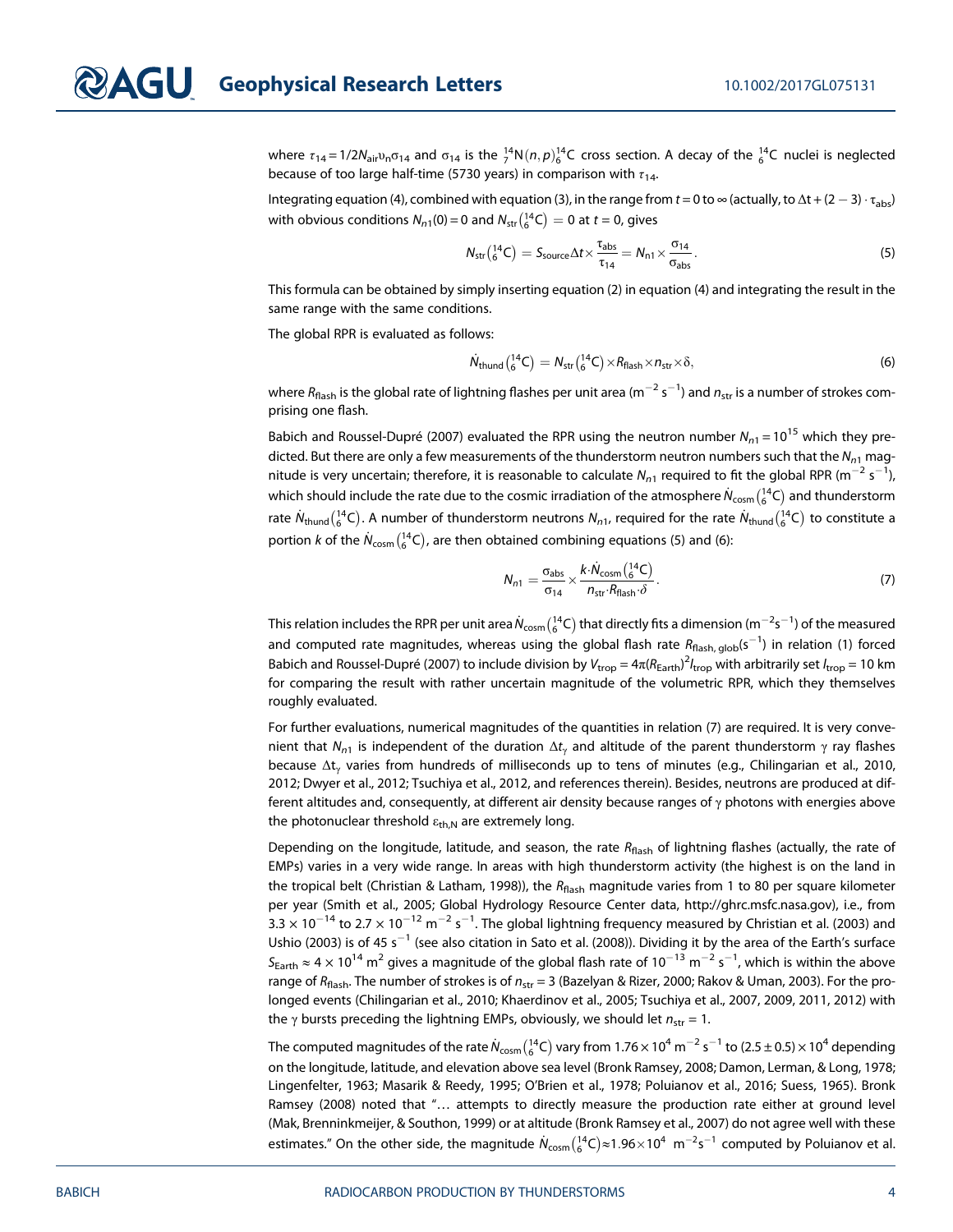(2016) agrees with the magnitude (1.83  $\pm$  0.05)  $\times$  10 $^{4}~$  m $^{-2}$ s $^{-1}$  measured by Kanu et al. (2016) in stratosphere. So, for further estimations, it is reasonable to set  $\dot{N}_{\rm cosm}({}_{6}^{14}\rm{C})=2\times 10^4~$  m $^{-2}$ s $^{-1}$ .

Initially, the photonuclear neutrons, produced by γ rays with the bremsstrahlung spectrum of relativistic runaway electron avalanche (Babich et al., 2004), are distributed in the energy range from 10 to 16 MeV with a maximum at ≈13 MeV (Babich, Bochkov, Kutsyk et al., 2010) or below 10 MeV with a maximum at ≈1–2 MeV (Carlson et al., 2010). These neutrons interact with nuclei of the main constituents of the atmosphere (nitrogen and oxygen) and protons of the water hydrogen inside thunderclouds. The corresponding cross sections, available, for instance, in the database [\(https://www-nds.iaea.org/exfor/endf.htm](https://www-nds.iaea.org/exfor/endf.htm)), should be weighted by the abundance of the target species; however, to evaluate the ratio  $\sigma_{abs}/\sigma_{14}$  within the accuracy of the present consideration, it is sufficient to allow for the reactions with nitrogen:

 $T_7^{14}N(n, \alpha)_{5}^{11}B, \frac{14}{7}N(n, t)_{6}^{12}C, \frac{14}{7}N(n, d)_{6}^{13}C, \frac{14}{7}N(n, \gamma)_{7}^{15}N, \frac{14}{7}N(n, p)_{6}^{14}C.$  (8)

The reasons are as follows:

First, consider the neutron capture by protons  ${}^{1}_{1}\text{H}(n, \gamma){}^{2}_{1}\text{H}$ . Inside cumulonimbus clouds, a magnitude of the water density  $\rho_{\sf water}\approx$  (0.33–1.7) g m $^{-3}$  was measured at the altitudes  $h$  = 1–2.5 km (Shishkin, 1964). In a model "gas" of droplets with a radius  $r_{dr} = 1 \mu m$  suspended with a number density  $n_{dr} = 10^9 \text{ m}^{-3}$ (McCarthy & Parks, 1992), the water density is somewhat higher:  $\rho_{\sf water}^{-1}$ H $(n,~\gamma)^2_1$ H. Both  $\rho_{\sf water}$  values are orders of the magnitude less than the dry air density  $\approx~1.29~$  kg  $~$  m $^{-3}\times$  exp( $-h/7.1$ ) at the altitudes  $h$  of interest (troposphere and lower stratosphere). The  ${}^1_1H(n, \gamma){}^2_1H$  cross section is much less than the  ${}^{14}_7N(n, \ p){}^{14}_6C$ cross section: in the range of neutron energies from 10<sup>-5</sup> eV to approximately 100 keV, a ratio of the  $^{14}_{7}$ N  $(n, p)_6^{14}$ C cross section to that of  ${}^1_1H(n, \gamma)_1^{2}H$  is approximately 5–10, and at the higher energies, it is on the order of hundreds ([https://www-nds.iaea.org/exfor/endf.htm\)](https://www-nds.iaea.org/exfor/endf.htm). Hence, the neutron capture by water protons is insignificant.

A deposition of other carbon-producing reactions is many orders of the magnitude less than that of  $^{14}_{7}\rm N$  $(n, p)<sub>6</sub><sup>14</sup>$ C, which gives more than 99% of the total RPR in the Earth's atmosphere (Dorman, 2004, p. 673). Interactions with oxygen, the second main constituent of the atmosphere, can also be neglected because of too low concentration (≈3.25 times less than the nitrogen concentration) along with that that the cross sections of reactions with oxygen, similar to equation (8), are rather close to or less than cross sections of reaction (8). As a result, for the initial neutron spectrum (10–16 MeV) (Babich, Bochkov, Kutsyk et al., 2010), the ratio  $\sigma_{\text{abs}}/\sigma_{14}$  is about ≈5. Neutrons moderate in atmosphere; accordingly,  $\sigma_{\text{abs}}/\sigma_{14}$  varies between 5 and 10 in the range from 10 MeV down to 1 MeV; below 1 MeV, where the reaction  ${}^{14}_{7}N(n, p)$  $^{14}_{6}$ C dominates, σ<sub>abs</sub>/σ<sub>14</sub>  $\approx$  1.

The  $\delta$  magnitudes are the most uncertain. Now it is not clear if neutrons are produced by each thunderstorm. Obviously, the emitted neutron numbers per one thunderstorm EMP may vary in a wide range. Possibilities to detect thunderstorm neutrons and numbers of detected neutrons strongly depend on the distance to the neutron source, relief, air humidity, precipitations, etc. Thus, Shah et al. (1985) selected 124 events with the number of detected neutrons three or more above the background of 11,200 lightning EMPs, which gives  $\delta \approx 0.011$ . An inclusion of two-neutron events threefold increases the  $\delta$  magnitude. On the other hand, during the observational period from year 2006 to 2009, Ishtiaq et al. (2016) recorded events with more than two neutrons correlated with each of sensored 150 EMPs; 19 and 13 of these events contained more than five and more than 10 neutrons, respectively. During May and June of the year 2006, when the thunderstorms occurred in the vicinity of the neutron monitor, 60 EMPs were sensored, with which 50 recorded events were correlated with ≥4 neutrons per event. In five of them more than 20 neutrons per event were recorded (Ishtiag et al., 2016). Hence, according to these observations  $\delta$  may vary from about 0.01 to 1 depending on the number of detected neutrons. According to the vast experimental data collected since 2009 at Mount Aragats station each thunderstorm is accompanied with thunderstorm ground enhancements of high-energy electron, γ ray, and neutron fluxes (Chilingarian et al., 2010, 2013, 2016, 2017). The γ photon energies exceed 20 MeV >  $\varepsilon_{\text{th}}$  N= 10.55 MeV (Chilingarian et al., 2013). And what is more important, each lightning flash was preceded by the thunderstorm ground enhancements (Chilingarian et al., 2017). Hence, according to Mount Aragats observations  $\delta = 1$ . Therefore, in view of the  $\delta$  uncertainty, the further evaluations will be carried out with  $\delta = 0.01$ , as in Babich and Roussel-Dupré (2007), and  $\delta = 1$ .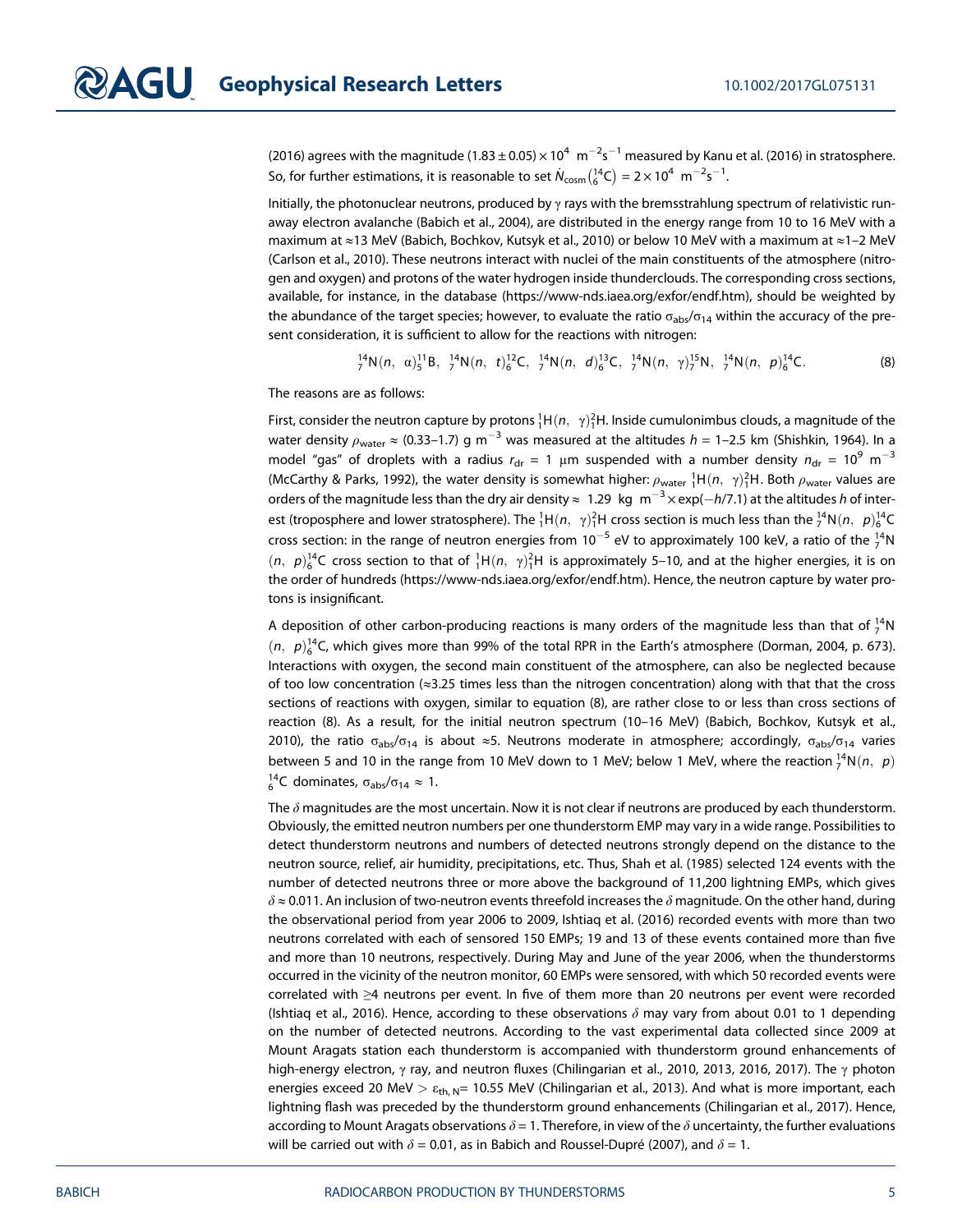#### Table 1

Neutron Numbers N<sub>n1</sub> Per Thunderstorm EMP Required for the Thunderstorm RPR  $N_{\text{thund}}({}^{14}_{6}C)$  to Constitute a Portion k of the Observed Rate  $N_{\text{cosm}}({}^{14}_{6}C)$ <br>= 2 × 10<sup>4</sup> m<sup>-2</sup>s<sup>-1</sup> for R<sub>flash</sub> ≈ 3.3 × 10<sup>-14</sup> − 2

| k                                                                                                                      | 0.1        |             |            |             | 0.5         |             |             |           |
|------------------------------------------------------------------------------------------------------------------------|------------|-------------|------------|-------------|-------------|-------------|-------------|-----------|
| $n_{str}$<br>$\sigma_{\text{abs}}/\sigma_{14}$<br>$N_{n1}/10^{15}$ , $\delta = 1$ ; $N_{n1}/10^{17}$ , $\delta = 0.01$ | $61 - 0.7$ | $305 - 3.5$ | $20 - 0.3$ | $102 - 1.2$ | $305 - 3.5$ | $1525 - 18$ | $100 - 1.5$ | $510 - 6$ |

Thereby, with the above magnitudes of  $R_{\sf flash}$ ,  $n_{\sf str}$ ,  $\dot{N}_{\sf cosm}({14\over6}\rm C)$ ,  $\delta$ , and  $\sigma_{\sf abs}/\sigma_{14}$  for the initial and moderated neutron spectra, numbers of neutrons per lightning stroke  $N_{n1}$  required to account for 10% (k = 0.1), and a half  $(k = 0.5)$  of the observed RPR, at different areas of the globe varies as given in Table 1. Note that the fraction  $k = 0.1$  corresponds to the observed fluctuations in the  $_6^{14}$ C production (Dorman, 2004, section 17; Lingenfelter, 1963; Pavlov et al., 2013; Rakowski et al., 2015; Suess, 1965; Usoskin et al., 2013).

The observational data on parent  $\gamma$  ray flashes do not allow computing initial neutron numbers because any experiment only provides gamma count rates and energies at the detector location, not the  $\gamma$  photon numbers and spectra at the γ source altitudes, but precisely, the latter are required for computing neutron numbers and energies to be compared with the data in Table 1. Conventionally, to obtain characteristics of photoneutron pulses, numerical simulations are used to compute rates and spectra of parent  $\gamma$  photons in the source placed at variable altitude; the source altitude is selected to fit the simulation results to the  $\gamma$ detector data. To avoid the inevitable uncertainties, inherent to this approach, it is reasonable to evaluate neutron fluence, required for the thunderstorm RPR to constitute a significant portion of the cosmic RPR, and compare the result directly with the fluence given by the measured neutron count rates.

#### 4. Neutron Fluence Required for the Radiocarbon Production by Thunderstorms to be Comparable to the Observed Radiocarbon Production

The on-ground local neutron fluence per EMP  $\Phi_{n1}$ , with which the thunderstorm RPR  $\dot N_{\rm thund} \binom{14}{6}$  constitutes the portion  $k$  of the rate  $\dot N_{\rm cosm} (^{14}C)$ , is evaluated dividing equation (7) by a portion of the Earth's surface area with high thunderstorm activity  $S \approx 0.3 \times S_{Earth}$ :

$$
\Phi_{n1} = \frac{N_{n1}}{S} = \frac{\sigma_{\text{abs}}}{\sigma_{14}} \times \frac{k \cdot \dot{N}_{\text{cosm}} \left(\frac{14}{6} \text{C}\right)}{n_{\text{str}} \cdot R_{\text{Hash}} \cdot S \cdot \delta}.
$$
\n(9)

Table 2 presents  $\Phi_{n1}$  magnitudes satisfying relation (9) with  $k$  = 0.1 and the same  $\dot N_{\rm cosm} \binom{14}{6}$ C,  $\sigma_{\rm abs}/\sigma_{14}$ ,  $R_{\rm flash}$ ,  $n_{\text{str}}$ , and  $\delta$  magnitudes as in Table 1. With  $k = 0.5$  the  $\Phi_{n1}$  data are to be correspondingly multiplied.

In Table 3, magnitudes of the neutron fluence  $\Phi_n$  are presented either detected at various altitudes  $h_{\text{det}}$  or obtained by numerical simulations in the framework of the photonuclear origin of the neutrons for different  $h_{\text{det}}$  and altitudes of the parent γ ray source  $h_{\gamma}$ . It is seen that with  $\delta$  = 1 the  $\Phi_n$  magnitudes are rather close or even exceed the evaluations in Table 2. With  $\delta$  = 0.01 the  $\Phi_n$  magnitudes are consistent with the evaluations in Table 2 for regions with severe thunderstorm activity. Hence, there is a chance that thunderstorm RPR locally constitutes a significant portion (at least 0.1) of the cosmic RPR.

Note that observations are only capable of providing local magnitudes of the neutron fluence; therefore, it is impossible to identify the Earth's surface area they relate to, because neither coordinates or dimensions of the  $\gamma$  source are known. But observations of thunderstorm neutrons are not numerous; therefore, the data in Table 3 cannot be considered as close to the average neutron fluence per thunderstorm EMP throughout the globe.

| Table 2<br>Neutron Fluence Per Thunderstorm EMP Required for the Thunderstorm RPR to be Compatible to the Observed Rate, $k = 0.1$     |       |         |           |            |  |  |  |
|----------------------------------------------------------------------------------------------------------------------------------------|-------|---------|-----------|------------|--|--|--|
| $n_{str}$                                                                                                                              |       |         |           |            |  |  |  |
| $\sigma_{\text{abs}}/\sigma_{14}$<br>$\Phi_{n1}$ (m <sup>-2</sup> ), $\delta$ = 1; $\Phi_{n1}/100$ (m <sup>-2</sup> ), $\delta$ = 0.01 | 556–6 | 2780-30 | $185 - 2$ | $925 - 10$ |  |  |  |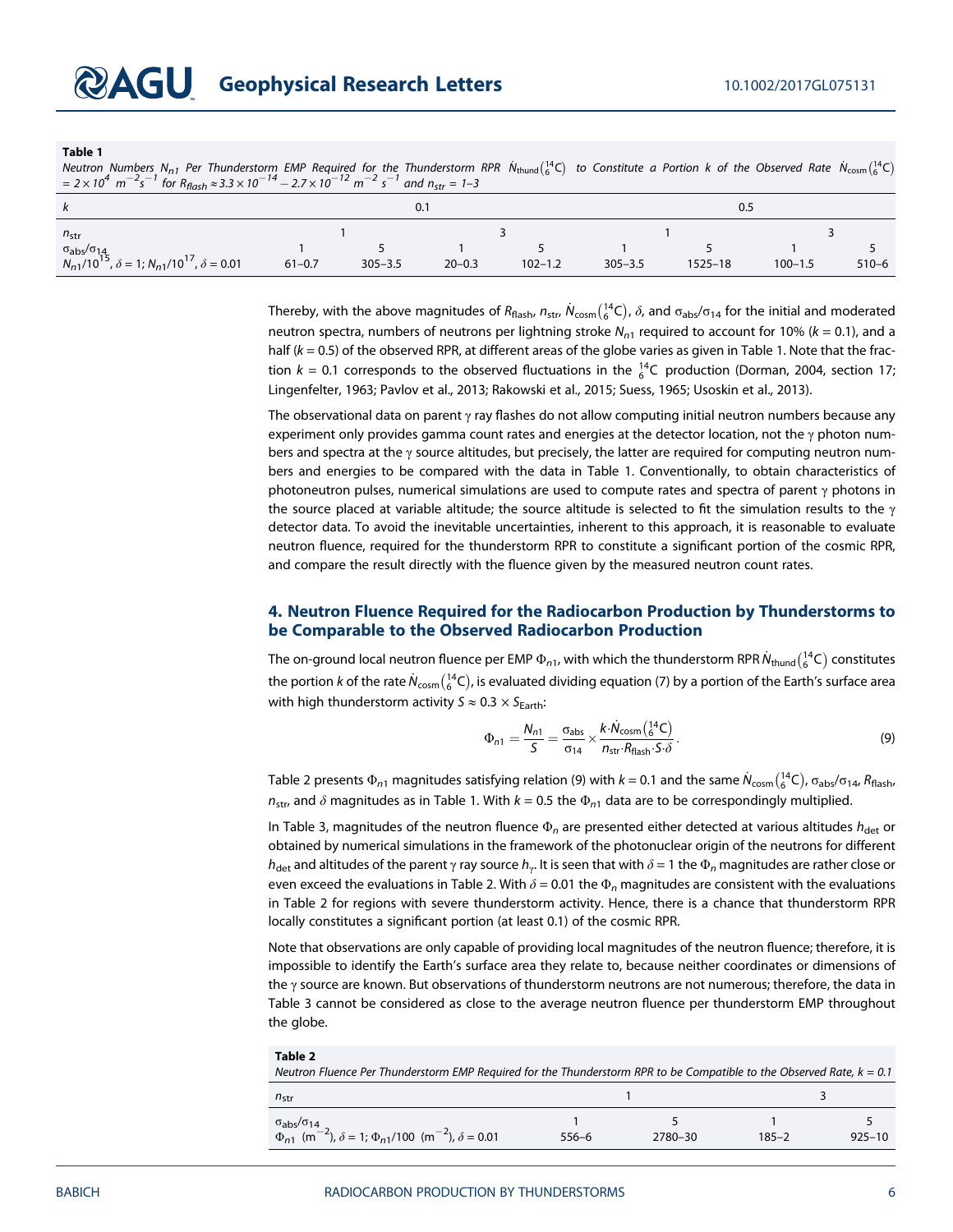#### Table 3

On-Ground Neutron Fluence  $\Phi_n$  at Different Detection Altitudes h<sub>det</sub>

|                    |                       | Neutron fluence $(m^{-2})$ |                 |            |                     |                       |                        |                       |                               |
|--------------------|-----------------------|----------------------------|-----------------|------------|---------------------|-----------------------|------------------------|-----------------------|-------------------------------|
|                    |                       | Experiment                 |                 |            |                     | Computed              |                        |                       |                               |
| $h_{\gamma}$ (km)  | $h_{\text{det}}$ (km) | (a)                        | (b)             | (c)        | (d)                 | (e)                   | (f)                    | (g)                   | (h)                           |
| $\ddot{?}$         | 2.74                  | $30 - 670$                 |                 | $56 - 700$ |                     |                       |                        |                       |                               |
| $\overline{\cdot}$ | 3.25                  |                            | $5 \times 10^4$ |            |                     |                       |                        |                       |                               |
| $15 - 5$           | $\mathbf 0$           |                            |                 |            |                     |                       | $0.03 - 7 \times 10^2$ |                       |                               |
| $12 - 8$           | 3                     |                            |                 |            |                     |                       | $(0.35-4) \times 10^2$ |                       |                               |
| $\ddot{?}$         | 3.34                  |                            |                 |            |                     | $(2-3) \times 10^{4}$ |                        |                       |                               |
| $4 - 2$            | $\Omega$              |                            |                 |            |                     |                       |                        | $2(10^3 - 10^5)$      |                               |
| $5 - 3.5$          | 3                     |                            |                 |            |                     |                       |                        | $(0.9-2) \times 10^7$ |                               |
| 5                  | $\Omega$              |                            |                 |            |                     |                       |                        |                       | $3 \times 10^{2}$<br>$10^{4}$ |
| 2.5                | $\Omega$              |                            |                 |            |                     |                       |                        |                       |                               |
| 5.2                | 4.3                   |                            |                 |            | $1.4 \times 10^{4}$ |                       |                        |                       |                               |

Note. (a) Shah et al. (1985); (b) Chilingarian et al. (2010, 2012); (c) Ishtiaq et al. (2016); (d) Tsuchiya et al. (2012); (e) Gurevich et al. (2012); (f) Babich, Bochkov, Kutsyk et al. (2010); (g) Babich, Bochkov, Donskoĭ et al. (2010); (h) Carlson et al. (2010).

# 5. Conclusions

Computed magnitudes of the neutron fluence per thunderstorm EMP (an indicator of the global thunderstorm activity), required for the  $^{14}_{6}$ C production by thunderstorms in regions with severe thunderstorm activity (flash rate  $R_{\text{flash}}$  of 10 $^{-12}$  m $^{-2}$ s $^{-1}$ ,  $\delta$  of unity) to be comparable to that due to cosmic irradiation, are compatible with the available measured and computed magnitudes of the thunderstorm neutron fluence. Thus, nowadays the thunderstorm-produced neutrons may locally contribute to the  $^{14}_{6}$ C concentration. Babich and Roussel-Dupré (2007) concluded that "if  $...$  some sizable fraction of the  $_6^{14}$ C is deposited locally (e.g., absorbed by the local biota) on a time short compared to the redistribution by circulation, and account for the fact that lightning is concentrated over land and that the lightning rate varies by orders of magnitude over various regions then it is possible for lightning produced  $14C$  to compete with the cosmic irradiation in these regions." The enhancements of atmospheric neutron flux caused by thunderstorms may have important consequences for the radiocarbon dating. In particular, thunderstorm-produced neutrons may relate to anomalies in the radiocarbon dating. The ages of various materials may be underestimated unless the historical occurrence rate and geographical distribution of thunderstorms are taken into account.

However, only few papers, communicating observations of thunderstorm neutrons, are available by now. Most of them only communicate observations of neutron flux enhancements roughly correlated with lightning EMPs without presenting numerical data. Now it is not even clear if neutrons are produced by each thunderstorm. Thus, Shah et al. (1985) at High Altitude Research Laboratory, Gulmarg, Kashmir, India, only selected 124 events with the number of detected neutrons three or more above the background of 11,200 lightning EMPs. On the other hand, Ishtiaq et al. (2016) detected neutrons correlated almost with each registered EMP at the same setup. According to vast data from observations at Aragats Space Environmental Center of the Yerevan Physics Institute, Armenia, conducted since 2009, neutrons with energies above the photonuclear threshold  $\varepsilon_{th, N}$ = 10.55 MeV are produced by each thunderstorm (Chilingarian et al., 2013, 2017). Moreover, the high-energy phenomenon in thunderstorms is a new and, therefore, weakly elaborated field of the atmospheric electricity. The number of observations of the X-ray,  $\gamma$  ray, and neutron pulses correlated with thunderstorms is rather limited.

Besides, as Bronk Ramsey (2008) noted, the global RPR is "… surprisingly poorly known." The difference between computed and measured magnitudes is significant; thus, Mak et al. (1999), who measured the RPR at different attitudes and latitudes, noted that the calculated rate (Lingenfelter, 1963) "… at low altitudes overestimates the actual production rate by a factor of 2."

In view of the problem significance, more accurate and numerous experimental studies of the thunderstorm X-rays, γ rays, and neutrons are required at different longitudes, latitudes, and altitudes. It would be very interesting to measure the  $^{14}_{6}$ C production in tropics, where the thunderstorm activity is especially severe. The thunderstorm activity is strongly affected by the solar activity; but the  $^{14}_{6}$ C production by galactic cosmic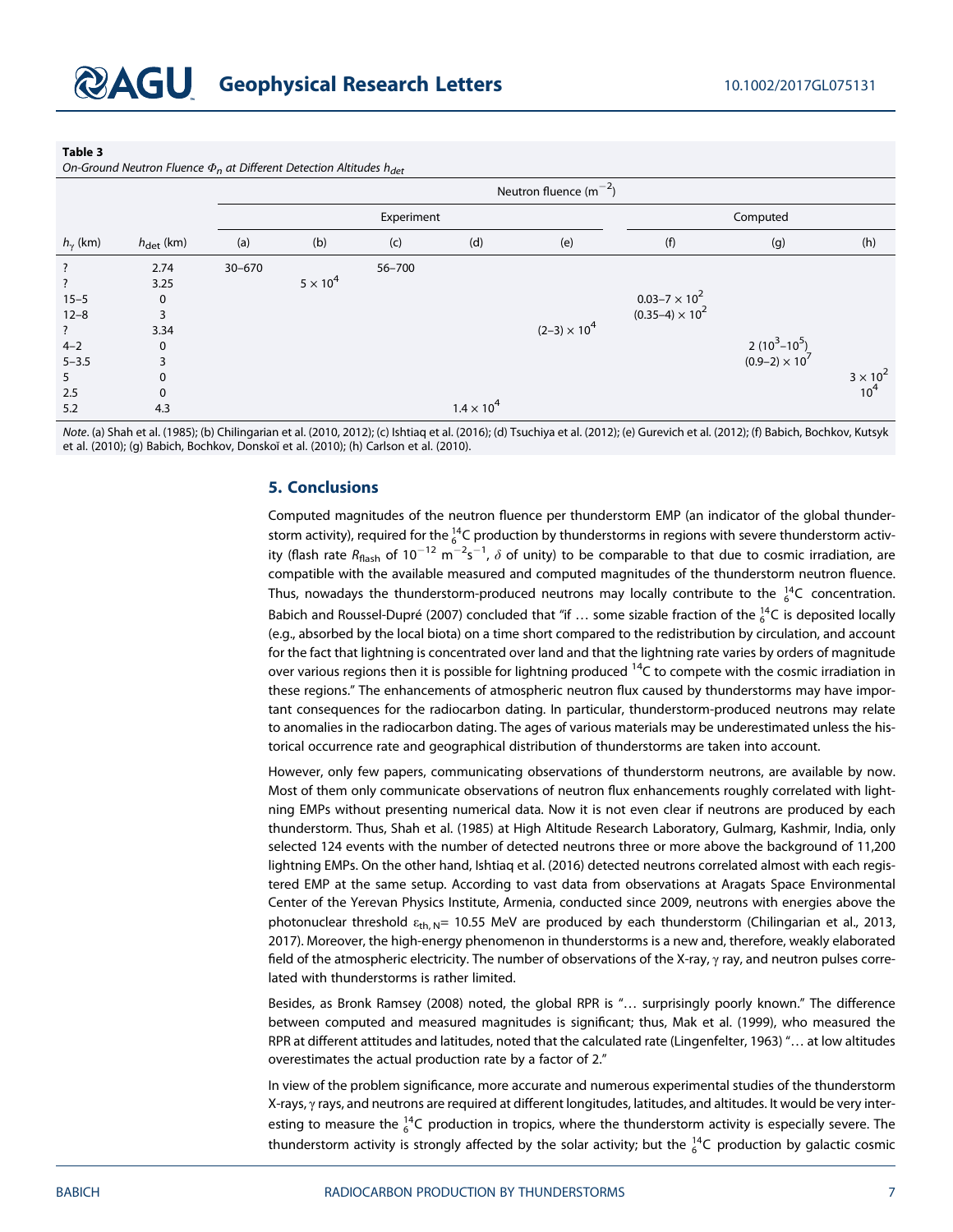rays at low latitudes is almost independent of the solar activity (Dorman, 2004, p. 676; Lingenfelter, 1963). Hence, if the  $^{14}_{6}$ C production in tropics appears dependent on the solar activity, these additional  $^{14}_{6}$ C nuclei are possibly produced by thunderstorms.

#### Acknowledgments

The author thanks the reviewer of the paper (Babich & Roussel-Dupré, 2007) who, in connection with the hypothesis by Libby and Lukens (1973), recommended evaluating the radiocarbon production by thunderstorms. He is grateful to the GRL reviewers and Joel Thornton, the GRL Editor, whose comments allowed significant improvement of this paper. AGU data policy is addressed. The readers can access the data that support or underlie the conclusions presented in this manuscript in the cited references. No new data or models are used.

## **References**

Babich, L. P. (2006). Generation of neutrons in giant upward atmospheric discharges. Journal of Experimental and Theoretical Physics Letters, 84(6), 285–288.<https://doi.org/10.1134/S0021364006180020>

Babich, L. P. (2007). Mechanism of neutron generation correlated with lightning discharges. Geomagnetism and Aeronomy, 47(5), 664-670. <https://doi.org/10.1134/S0016793207050155>

- Babich, L. P. (2014). Fundamental processes capable of accounting for the neutron flux enhancements in thunderstorm atmosphere. Journal of Experimental and Theoretical Physics, 118(3), 375–383.<https://doi.org/10.1134/S1063776114030017>
- Babich, L. P., Bochkov, E. I., Donskoĭ, E. N., & Kutsyk, I. M. (2010). Source of prolonged bursts of high-energy gamma-rays detected in thunderstorm atmosphere in Japan at the coastal area of the Sea of Japan and on high mountain top. Journal of Geophysical Research, 115, A09317.<https://doi.org/10.1029/2009JA015017>
- Babich, L. P., Bochkov, E. I., Dwyer, J. R., Kutsyk, I. M., & Zalyalov, A. N. (2013). Numerical analysis of 2010 high-mountain (Tien-Shan) experiment on observations of thunderstorm-related low-energy neutron emissions. Journal of Geophysical Research: Space Physics, 118(12), 7905–7912.<https://doi.org/10.1002/2013JA019261>
- Babich, L. P., Bochkov, E. I., Kutsyk, I. M., & Rassoul, H. K. (2014). Analysis of fundamental interactions capable of producing neutrons in thunderstorm atmosphere. Physical Review D: Particles and Fields, 89, 093010.<https://doi.org/10.1103/PhysRevD.89.093010>
- Babich, L. P., Bochkov, E. I., Kutsyk, I. M., & Roussel-Dupre, R. A. (2010). Localization of the source of terrestrial neutron bursts detected in thunderstorm atmosphere. Journal of Geophysical Research, 115, A00E28.<https://doi.org/10.1029/2009JA014750>
- Babich, L. P., Bochkov, E. I., Kutsyk, I. M., & Zalyalov, A. N. (2013). On amplifications of photonuclear neutron flux in thunderstorm atmosphere and possibility of detecting them. Journal of Experimental and Theoretical Physics Letters, 97(6), 291–296. [https://doi.org/10.1134/](https://doi.org/10.1134/S0021364013060027) [S0021364013060027](https://doi.org/10.1134/S0021364013060027)
- Babich, L. P., Donskoj, E. N., Kutsyk, I. M., & Roussel-Dupré, R. A. (2004). Bremsstrahlung of relativistic electron avalanche in the atmosphere. Geomagnetism and Aeronomy, 44, 254.
- Babich, L. P., Kudryavtsev, A. Y., Kudryavtseva, M. L., & Kutsyk, I. M. (2007). Terrestrial gamma-ray flashes and neutron pulses from direct simulations of gigantic upward atmospheric discharge. Journal of Experimental and Theoretical Physics Letters, 85(10), 483–487. [https://doi.](https://doi.org/10.1134/S0021364007100037) [org/10.1134/S0021364007100037](https://doi.org/10.1134/S0021364007100037)
- Babich, L. P., Kudryavtsev, A. Y., Kudryavtseva, M. L., & Kutsyk, I. M. (2008). Atmospheric gamma-ray and neutron flashes. Journal of Experimental and Theoretical Physics, 106(1), 65–76.<https://doi.org/10.1134/S1063776108010056>
- Babich, L. P., & Roussel-Dupré, R. A. (2007). The origin of neutron flux increases observed in correlation with lightning. Journal of Geophysical Research, 112, D13303.<https://doi.org/10.1029/2006JD008340>
- Bazelyan, E. M., & Rizer, Y. P. (2000). Lightning physics and lightning protection. Bristol, England: IOP Publishing. [https://doi.org/10.1887/](https://doi.org/10.1887/0750304774) [0750304774](https://doi.org/10.1887/0750304774)
- Bratolyubova-Tsulukidze, L. S., Grachev, E. A., Grigoryan, O. R., Kunitsyn, V. E., Kuzhevskij, B. M., Lysakov, D. S., … Usanova, M. E. (2004). Thunderstorms as the probable reason of high background neutron fluxes at L < 1.2. Advances in Space Research, 34(8), 1815-1818. <https://doi.org/10.1016/j.asr.2003.03.044>
- Briggs, M. S., Fishman, G. J., Connaughton, V., Bhat, P. N., Paciesas, W. S., Preece, R. D.,…Chekhtman, A. (2010). First results on terrestrial gamma ray flashes from the Fermi gamma-ray burst monitor. Journal of Geophysical Research, 115, A07323.<https://doi.org/10.1029/2009JA015242>
- Bronk Ramsey, C. (2008). Radiocarbon dating: Revolutions in understanding. Archaeometry, 50(2), 249–275. [https://doi.org/10.1111/j.1475-](https://doi.org/10.1111/j.1475-4754.2008.00394.x) [4754.2008.00394.x](https://doi.org/10.1111/j.1475-4754.2008.00394.x)
- Bronk Ramsey, C., Brenninkmeijer, C. A. M., Jockel, P., Kjeldsen, H., & Masarik, J. (2007). Direct measurement of the radiocarbon production at altitude. Nuclear Instruments and Methods in Physics Research Section B: Beam Interactions with Materials and Atoms, 259(1), 558–564. <https://doi.org/10.1016/j.nimb.2007.01.202>
- Carlson, B. E., Lehtinen, N. G., & Inan, U. S. (2010). Neutron production in terrestrial gamma ray flashes. Journal of Geophysical Research, 115, A00E19.<https://doi.org/10.1029/2009JA014696>
- Celestin, S., Xu, W., & Pasko, V. P. (2012). Terrestrial gamma ray flashes with energies up to 100 MeV produced by nonequilibrium acceleration of electrons in lightning. Journal of Geophysical Research, 117, A05315.<https://doi.org/10.1029/2012JA017535>
- Chilingarian, A., Bostanjyan, N., & Vanyan, L. (2012). Neutron bursts associated with thunderstorms. Physical Review D: Particles and Fields, 85(8), 085017.<https://doi.org/10.1103/PhysRevD.85.085017>
- Chilingarian, A., Chilingaryan, S., Karapetyan, T., Kozliner, L., Khanikyants, Y., Hovsepyan, G., … Soghomonyan, S. (2017). On the initiation of lightning in thunderclouds. Scientific Reports, 7(1), 1371.<https://doi.org/10.1038/s41598-017-01288-0>
- Chilingarian, A., Daryan, A., Arakelyan, K., Hovhannisyan, A., Mailyan, B., Melkumyan, L., … Vanyan, L. (2010). Ground-based observations of thunderstorm-correlated fluxes of high-energy electrons, gamma rays, and neutrons. Physical Review D: Particles and Fields, 82(4), 043009. <https://doi.org/10.1103/PhysRevD.82.043009>
- Chilingarian, A., Hovsepyan, G., & Kozliner, L. (2013). Thunderstorm ground enhancements: Gamma ray differential energy spectra. Physical Review D: Particles and Fields, 88, 073001.
- Chilingarian, A., Hovsepyan, G., & Mantasakanyan, E. (2016). Mount Aragats as a stable electron accelerator for atmospheric high-energy physics research. Physical Review D: Particles and Fields, 93(5), 052006.<https://doi.org/10.1103/PhysRevD.93.052006>
- Christian, H., Blakeslee, R. J., Boccippio, D. J., Boeck, W. L., Buechler, D. E., Driscoll, K. T., Goodman, S. J., & Hall, J. M. (2003). Global frequency and distribution of lightning as observed from space by the optical transient detector. Journal of Geophysical Research, 108(D1), 4005. <https://doi.org/10.1029/2002JD002347>
- Christian, H., & Latham, J. (1998). Satellite measurements of global lightning. Quarterly Journal of the Royal Meteorological Society, 124, 1–1773. Connaughton, V., Briggs, M. S., Holzworth, R. H., Hutchins, M. L., Fishman, G. J., Wilson-Hodge, C. A., … Smith, D. M. (2011). Associations
- between Fermi gamma-ray burst monitor terrestrial gamma ray flashes and sferics from the Worldwide Lightning Location Network. Journal of Geophysical Research, 115, A12307.<https://doi.org/10.1029/2010JA015681>
- Cummer, S. A., Lu, G., Briggs, M. S., Connaughton, V., Xiong, S., Fishman, G. J., & Dwyer, J. R. (2011). The lightning-TGF relationship on microsecond timescales. Geophysical Research Letters, 38, L14810.<https://doi.org/10.1029/2011GL048099>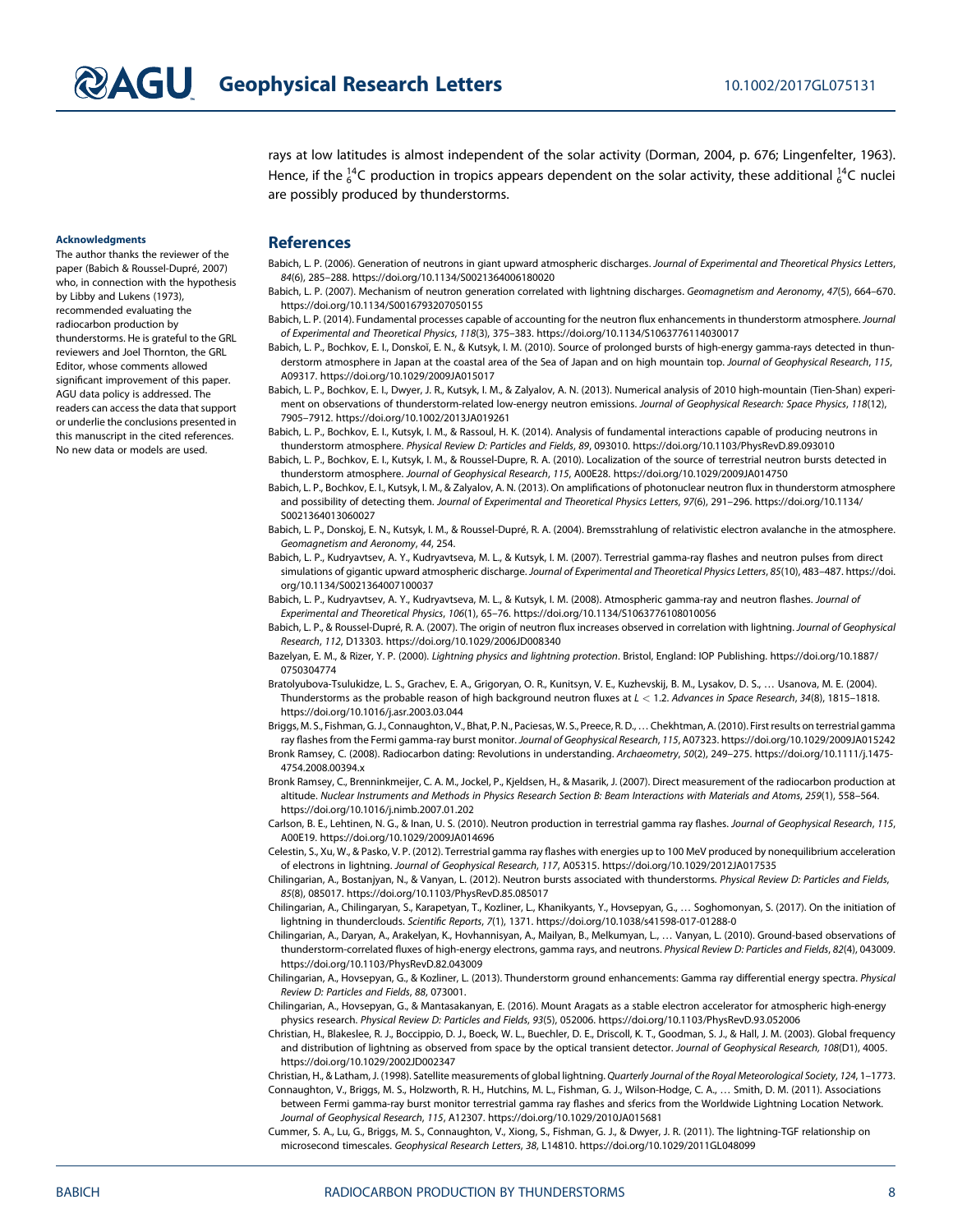Cummer, S. A., Zhai, Y., Hu, W., Smith, D. M., Lopez, L. I., & Stanley, M. A. (2005). Measurements and implications of the relationship between lightning and terrestrial gamma ray flashes. Geophysical Research Letters, 32, L08811.<https://doi.org/10.1029/2005GL022778>

Damon, P. E., Lerman, J. C., & Long, A. (1978). Temporal fluctuations of atmospheric <sup>14</sup>C. Annual Review of Earth and Planetary Sciences, 6(1), 457–494.<https://doi.org/10.1146/annurev.ea.06.050178.002325>

Dorman, L. (2004). Cosmic rays in the Earth's atmosphere and underground. Dordrecht, Netherlands: Kluwer Academic Publishers. [https://doi.](https://doi.org/10.1007/978-1-4020-2113-8) [org/10.1007/978-1-4020-2113-8](https://doi.org/10.1007/978-1-4020-2113-8)

Dwyer, J. R. (2008). Source mechanisms of terrestrial gamma-ray flashes. Journal of Geophysical Research, 113, D10103. [https://doi.org/](https://doi.org/10.1029/2007JD009248) [10.1029/2007JD009248](https://doi.org/10.1029/2007JD009248)

Dwyer, J. R., Grefenstette, B. W., & Smith, D. M. (2008). High-energy electron beams launched into space by thunderstorms. Geophysical Research Letters, 35, L02815.<https://doi.org/10.1029/2007GL032430>

Dwyer, J. R., Smith, D. M., & Cummer, S. A. (2012). High-energy atmospheric physics: Terrestrial gamma-ray flashes and related phenomena. Space Science Reviews, 173(1–4), 133–196.<https://doi.org/10.1007/s11214-012-9894-0>

Eddington, A. S. (1926). The Source of Stellar Energy. Nature, 117(2948), 25–32.<https://doi.org/10.1038/117025a0>

Fishman, G. J., Bhat, P. N., Mallozzi, R., Horack, J. M., Koshut, T., Kouveliotou, C., … Christian, H. J. (1994). Discovery of intense gamma-ray flashes of atmospheric origin. Science, 264(5163), 1313–1316.<https://doi.org/10.1126/science.264.5163.1313>

Fleisher, R. L. (1975). Search for neutron generation by lightning. Journal of Geophysical Research, 80(36), 5005-5009. [https://doi.org/10.1029/](https://doi.org/10.1029/JC080i036p05005) [JC080i036p05005](https://doi.org/10.1029/JC080i036p05005)

Fleisher, R. L., Plumer, J. A., & Crouch, K. (1974). Are neutrons generated by lightning? Journal of Geophysical Research, 79(33), 5013-5017. <https://doi.org/10.1029/JC079i033p05013>

Gosse, J., & Klein, J. (2015). Terrestrial cosmogenic nuclide dating. In W. J. Rink & J. W. Thompson (Eds.), Encyclopedia of Scientific Dating Methods (Vol. 29, pp. 799–813). New York: Springer. https://doi.org/10.1007/978-94-007-6304-3\_148

Gurevich, A. V., Antonova, V. P., Chubenko, A. P., Karashtin, A. N., Mitko, G. G., Ptitsyn, M. O., … Zybin, K. P. (2012). Strong flux of low-energy neutrons by thunderstorms. Physical Review Letters, 108(12), 125001.<https://doi.org/10.1103/PhysRevLett.108>

Gurevich, A. V., Milikh, G. M., & Roussel-Dupre, R. A. (1992). Runaway electron mechanism of air breakdown and preconditioning during a thunderstorm. Physics Letters A, 165(5-6), 463–468. [https://doi.org/10.1016/0375-9601\(92\)90348-P](https://doi.org/10.1016/0375-9601(92)90348-P)

Ishtiaq, P. M., Mufti, S., Darzi, M. A., Mir, T. A., & Shah, G. N. (2016). Observation of 2.45 MeV neutrons correlated with natural atmospheric lightning discharges by lead-free Gulmarg neutron monitor. Journal of Geophysical Research: Atmospheres, 121, 692–703. [https://doi.org/](https://doi.org/10.1002/2015JD023343) [10.1002/2015JD023343,](https://doi.org/10.1002/2015JD023343) Retrieved from<https://www-nds.iaea.org/exfor/endf.htm>

Kanu, A. M., Comfort, L. L., Guilderson, T. P., Cameron-Smith, P. J., Bergmann, D. J., Atlas, E. L., ... Boering, K. A. (2016). Measurements and modeling of contemporary radiocarbon in the stratosphere. Geophysical Research Letters, 43, 1399–1406.<https://doi.org/10.1002/2015GL066921>

Kelley, N. A., Smith, D. M., Dwyer, J. R., Splitt, M., Lazarus, S., Martinez-McKinney, F., … Rassoul, H. K. (2015). Relativistic electron avalanches as a thunderstorm discharge competing with lightning. Nature Communications, 6, 7845.<https://doi.org/10.1038/ncomms8845>

Khaerdinov, N. S., Lidvansky, A. S., & Petkov, V. B. (2005). Cosmic rays and the electric field of thunderclouds: Evidence for acceleration of particles (runaway electrons). Atmospheric Research, 76, 246.

Kuroda, Y., Oguri, S., Kato, Y., Nakata, R., Inoue, Y., Ito, C., & Minowa, M. (2016). Observation of gamma ray bursts at ground level under the thunderclouds, arXiv:1601.06349v2 [astro-ph.HE], 26 Jan 2016.

Kutsyk, I. M., Babich, L. P., Donskoi, E. N., & Bochkov, E. I. (2012a). Numerical analysis of the concept of a laboratory experiment on the demonstration of runaway electron breakdown under normal conditions at high overvoltages. Journal of Experimental and Theoretical Physics Letters, 95(12), 631–636.<https://doi.org/10.1134/S0021364012120090>

Kutsyk, I. M., Babich, L. P., Donskoi, E. N., & Bochkov, E. I. (2012b). Analyses of a laboratory experiment on the observation of runaway electron avalanche in air at high overvoltages. Plasma Physics Reports, 38, 891–898.

Kuzhewskiï, B. M. (2004). Neutron generation in lightning. Bulletin of the Moscow Lomonosov University, Series 3, Physics. Astronomy, 5, 14-16. Libby, W. F., Anderson, E. C., & Arnold, J. R. (1949). Age determination by radiocarbon content: World-wide assay of natural radiocarbon. Science, 109(2827), 227–228.<https://doi.org/10.1126/science.109.2827.227>

Libby, L. M., & Lukens, H. R. (1973). Production of radiocarbon in tree rings by lightning bolts. Journal of Geophysical Research, 78(26), 5902–5903.<https://doi.org/10.1029/JB078i026p05902>

Lingenfelter, R. E. (1963). Production of carbon 14 by cosmic ray neutrons. Reviews of Geophysics, 1(1), 35–55. [https://doi.org/10.1029/](https://doi.org/10.1029/RG001i001p00035) [RG001i001p00035](https://doi.org/10.1029/RG001i001p00035)

Mak, J. E., Brenninkmeijer, C. A. M., & Southon, J. R. (1999). Direct measurement of the production rate of  $_6^{14}$ C near Earth's surface. Geophysical Research Letters, 26, 3381–3384.<https://doi.org/10.1029/1999GL010791>

Marisaldi, M., Fuschino, F., Labanti, C., Galli, M., Longo, F., Del Monte, E., … Tavani, M. (2010). Detection of terrestrial gamma ray flashes up to 40 MeV by the AGILE satellite. Journal of Geophysical Research, 115, A00E13.<https://doi.org/10.1029/2009JA014502>

Marisaldi, M., Tavani, M., Argan, A., Trois, A., Giuliani, A., Labanti, C., … Bulgarelli, A. (2010). Gamma-ray localization of terrestrial gamma-ray flashes by AGILE. Physical Review Letters, 105, 128501.<https://doi.org/10.1103/PhysRevLett.105.128501>

Martin, I. M., & Alves, M. A. (2010). Observation of a possible neutron burst associated with a lightning discharge. Journal of Geophysical Research, 115, A00E11.<https://doi.org/10.1029/2009JA014498>

Masarik, J., & Reedy, R. C. (1995). Terrestrial cosmogenic nuclide production calculated from numerical simulations. Earth and Planetary Science Letters, 136, 381–396.

McCarthy, M., & Parks, G. K. (1992). On the modulation of X-ray fluxes in thunderstorms. Journal of Geophysical Research, 97(D5), 5857–5864. <https://doi.org/10.1029/91JD03160>

O'Brien, K., Sandmeier, H. A., Hansen, G. E., & Campbell, J. E. (1978). Cosmic ray induced neutron background sources and fluxes for geometries of air over water, ground, iron, and aluminum. Journal of Geophysical Research, 83, 114.

Pavlov, A. K., Blinov, A. V., Vasilyev, G. I., Vdovina, M. A., Volkov, P. A., Konstantinov, A. N., & Ostryakov, V. M. (2013). Gamma-ray bursts and the production of cosmogenic radionuclides in the Earth's atmosphere. Astronomy Letters, 39(9), 571–579.

Poluianov, S., Kovaltsov, G. A., Mishev, A. L., & Usoskin, I. G. (2016). Production of cosmogenic isotopes <sup>7</sup>Be, <sup>10</sup>Be, <sup>14</sup>C, <sup>22</sup>Na and <sup>36</sup>Cl in the atmosphere: Altitudinal profiles of yield functions,<http://arxiv.org/abs/1606.05899v1> [astro-phAP] 19 June 2016.

Prokhorov, A. M. (Ed.) (1988). Physical encyclopedia (Vol. 5). Moscow: Soviet Encyclopedia.

Rakov, V. A., & Uman, M. A. (2003). Lightning physics and effects. New York: Cambridge University Press.

Rakowski, A. Z., Krapiec, M., Huels, M., Pawlyata, J., Drevecs, A., & Meadows, J. (2015). Increase of radiocarbon concentration in tree rings from Kujawy (SE Poland) AD 774–775. Nuclear Instruments and Methods in Physics Research B, 361, 564–568.

Sato, M., Takahashi, M. Y., Yoshida, A., & Adachi, T. (2008). Global distribution of intense lightning discharges and their seasonal variations. Journal of Physics D: Applied Physics, 41, 10.<https://doi.org/10.1088/0022-3727/41/23/234011>